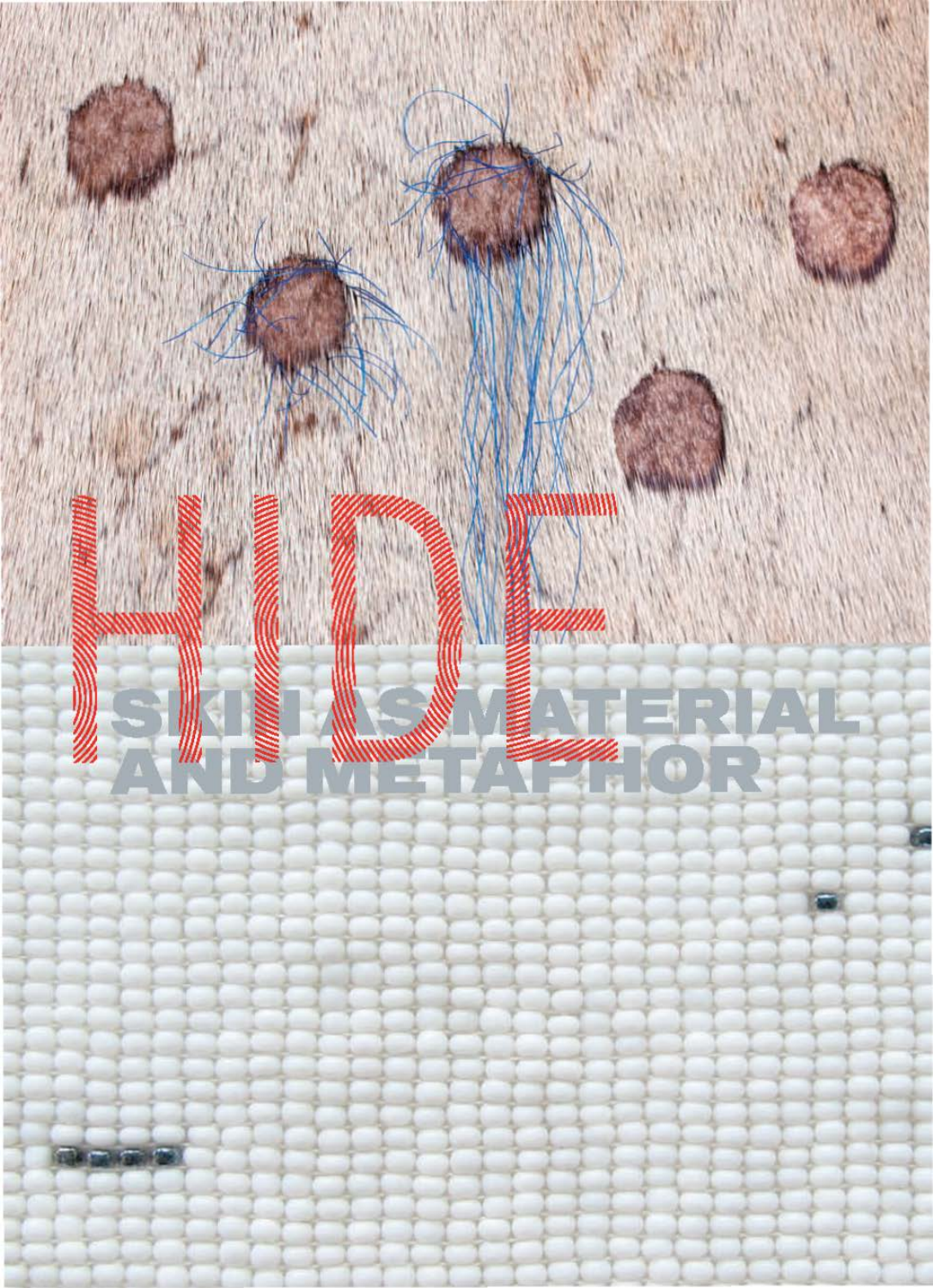

SONYA KELLIHER-COMBS (Inupiaq/Athabascan) creates sculptural and mixed-media work that captures both vulnerability and strength in her use of organic and synthetic materials. A repeating motif in her work, the amorphous pouch forms seem to have once covered some form or shape that has now vanished, and they appear as ghostly, empty shells. They are perfect containers for her to wrestle with secrets that are unspeakable or forced into hiding.



Above: *Small Secrets* (installation and detail), 2009. Walrus stomach, human hair, glass beads, and nylon thread.

Right: *Salmon Walrus Family Portrait with Trim*  (in progress), 2009. Acrylic polymer, walrus stomach, paper, reindeer fur, nylon thread, glass beads, archival ink, and fabric. Photos by Kevin G. Smith.





NADIA MYRE (Anishinaabe) explores scars, both personal and communal, in her mixed-media representing an individual's scar story. All of these "scars" tell stories of trauma and conflict and video creations. Myre's epic work, *The Scar Project*, includes hundreds of canvases, each but, like literal scars, the healing process itself can make the site of the wound stronger.

Above: *Landscape of Sorrow* (detail), 2009. Canvas, cotton thread.

Below: *Inkanatatation*, 2004. Digital video, 1:27 min. Art © Nadia Myre/Licensed by CARCC, Ontario and VAGA, New York.

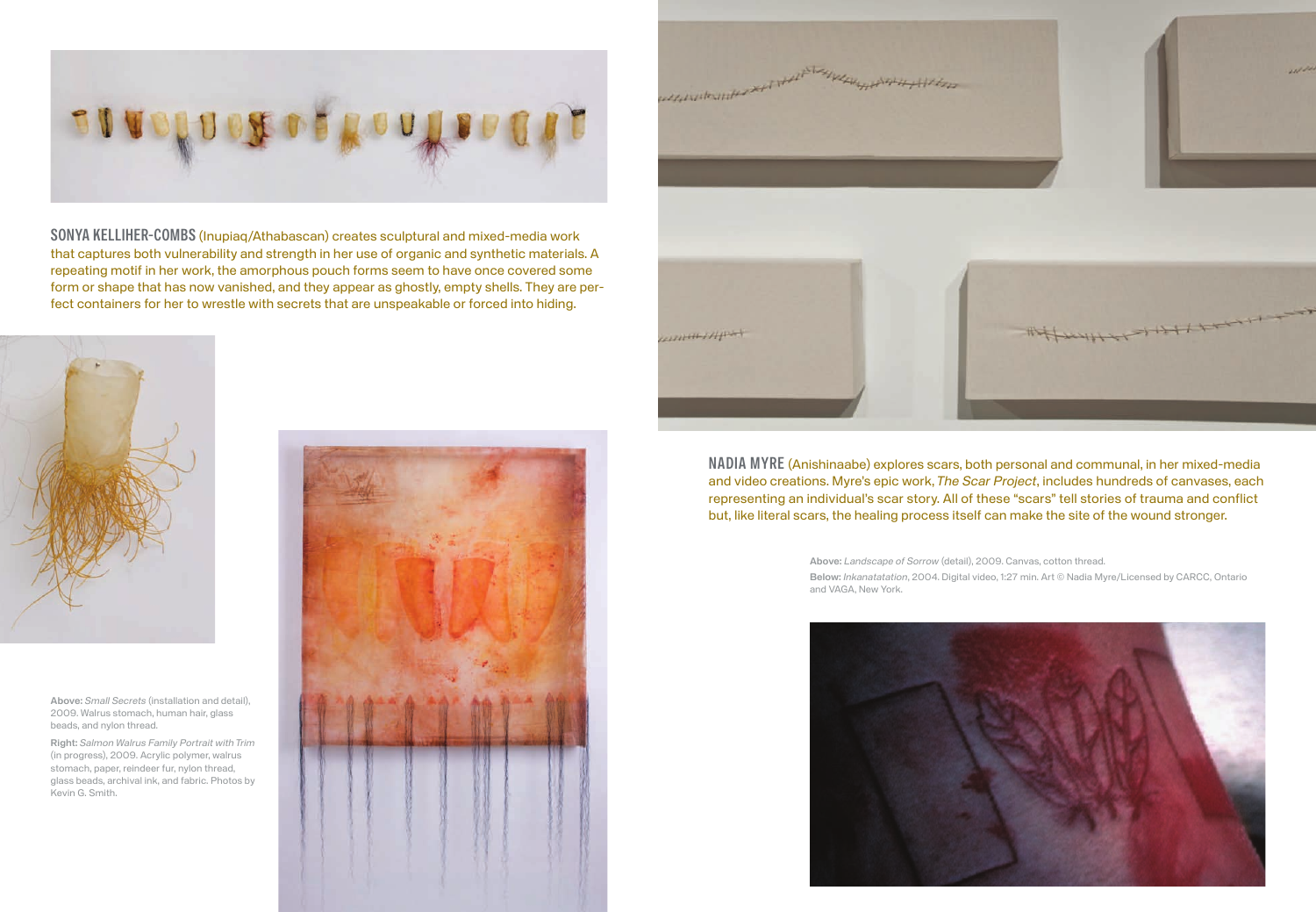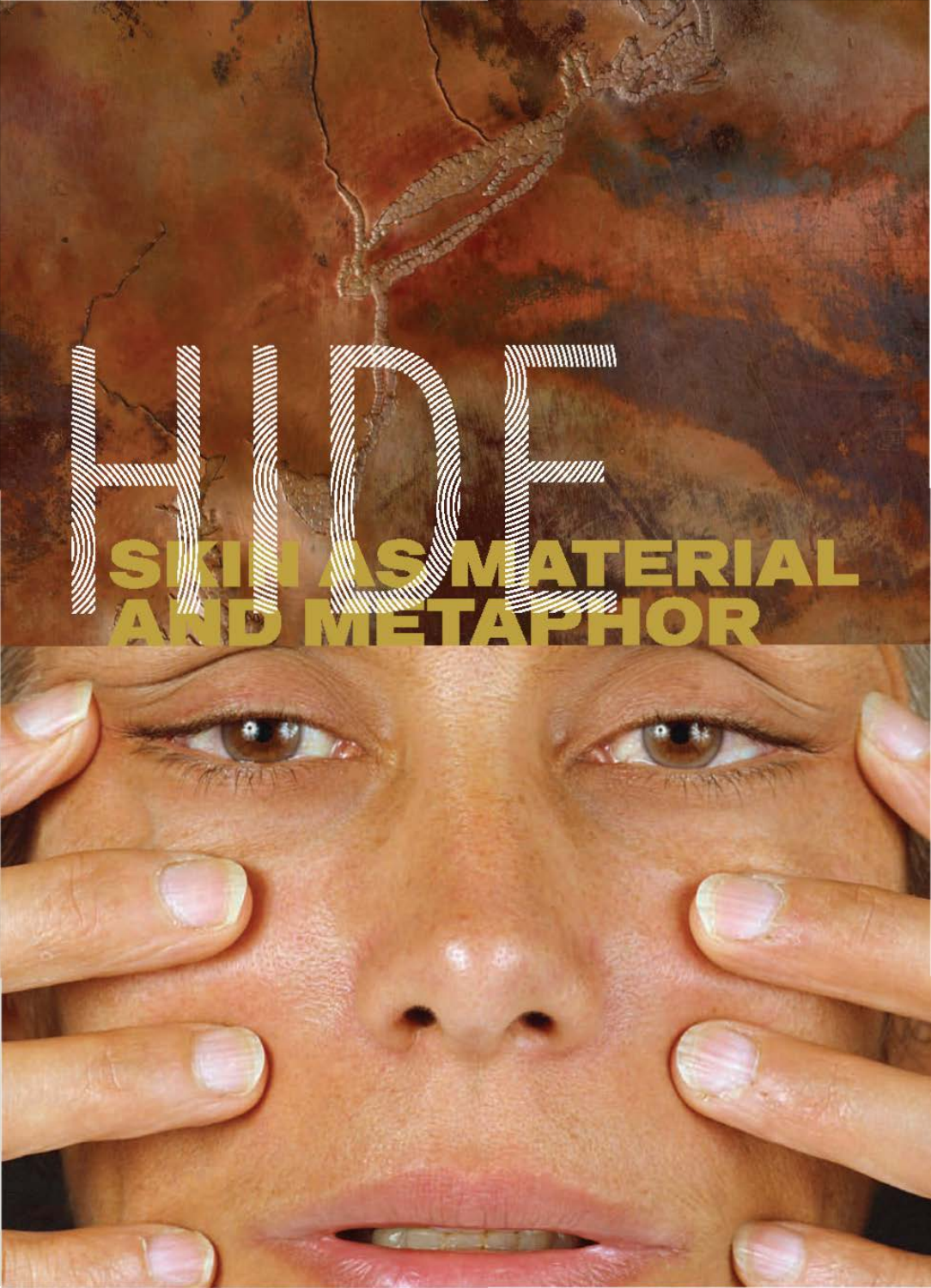



Left: *Shorelines*, 2006. Hammered copper. Photo by Michael Cullen. Below: *Dark Wate*r (detail), 2009–10. Hammered copper, steel.

MICHAEL BELMORE's (Ojibway) sculptural works are meditative reflections on North American topography. With his work in hammered and chiseled copper he has transformed inert, heavy metal sheets into thin, undulating membranes. Like any skin its surface shows scars, whether from human activity or natural events.



KC ADAMS (Métis) creates enhanced images of people who are racial hybrids with both Native and European ancestry.

ROSALIE FAVELL (Cree Métis) draws her subjects from the Native world, celebrating their individuality and acknowledging their community of artists and curators in Canada and around the participation in a global indigenous community.



The Urban Indian Series, by TERRANCE HOULE (Blood), is a narrative work that walks us through a "normal" day for an urban Indian, invisibly observing him and forcing us to face our assumptions about Indian identity.



 (Haisla), is a confrontational *Mask*, by ARTHUR RENWICK series that is not beautiful or romantic but visceral and inescapable.

SARAH SENSE (Chitimacha/ Choctaw) weaves together scraps of stories to create a personal narrative that integrates her family's complex histories.

 $50.4$ 卷.2  $51.6$  $018$  $50^{17}$  $015-$ 

 ARTHUR RENWICK. *Carla* from the series *Mask*, 2006. Inkjet print on paper, artist's proof (ed. of 3). Photo courtesy of Arthur Renwick Clockwise, from top: KC ADAMS. *Cyborg Hybrid Cody*, 2009. Digital print on paper. ROSALIE FAVELL.*Tania Willard*, from *Facing the Camera* series, 2008. Photographic print. SARAH SENSE. *Karl 1* (detail), 2009. Digital prints on paper and mylar, artist tape. and Leo Kamen Gallery. TERRANCE HOULE. *Urban Indian Series*, 2007. Eight digital C-prints. Photo by Jarusha Brown.